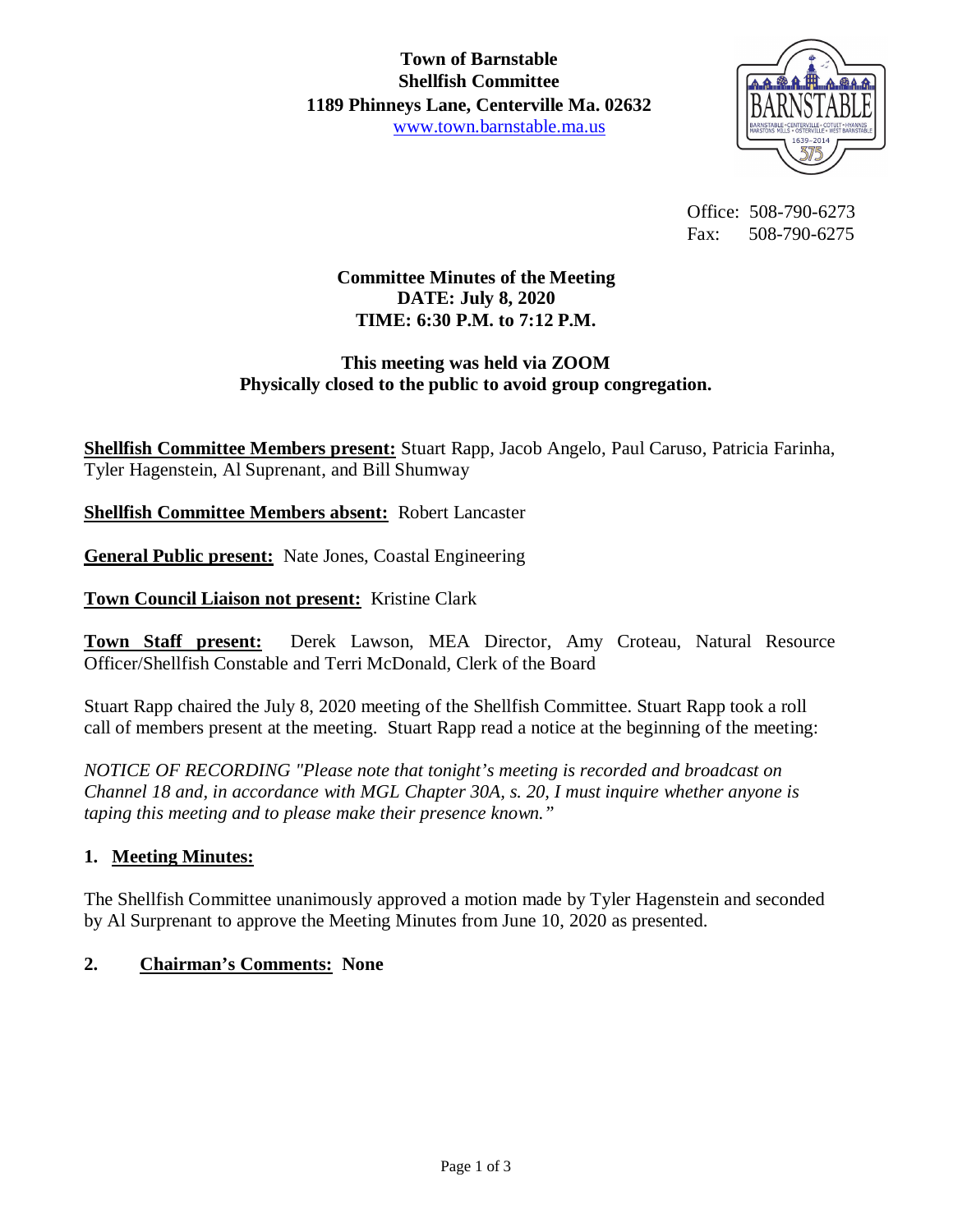### **3. Natural Resources Update:**

Amy Croteau presented an update. The Centerville River Relay was successful. 111.5 Bushels were harvested. NR scuba dove prior to the relay and there seemed to a lot of quahogs in this area. Pilot test didn't go quite as smooth as hoped with dredge. There will be one more day in August for the Relay, dragging will be included again.

Ongoing investigation – Three Bay area approximately 40-50 thousand dollars of market size shellfish appears to be missing. Nets were removed prior to winter but area was not culled by NR yet. Cape Cod Oyster had a theft of oyster cages in North Bay shortly before May  $1^{st}$ .

September15th is the next scheduled closure.

#### 4. **Status of pending NOI pier applications before the Conservation Commission:**

| A. | Applicant:                        | Murray Scudder, Hyannis Harbor Tours, Inc.               |
|----|-----------------------------------|----------------------------------------------------------|
|    | Project Location:                 | 220 Ocean Street, Hyannis                                |
|    | Representative:                   | Robert A. Braman, Jr., Braman Surveying & Associates LLC |
|    | Proposed Project:                 | Maintenance Dredging                                     |
|    | <b>Conservation Hearing Date:</b> | 07/21/2020 6:30PM James H Crocker, Jr. Hearing Room      |
|    |                                   | VIA ZOOM                                                 |

*Project was discussed. No Shellfish Concerns, no vote taken.*

| <b>B.</b> | Applicant:<br>Project Location:<br>Representative:<br>Proposed Project:<br><b>Conservation Hearing Date:</b> | David R. and Anne E. Gergen<br>203 & 210 Scudder's Lane, Barnstable, MA 02630<br>Nathan D. Jones, Coastal Engineering Co., Inc.<br>Proposed shorefront protection<br>07/07/2020 6:30PM James H Crocker, Jr. Hearing Room<br>VIA ZOOM                |
|-----------|--------------------------------------------------------------------------------------------------------------|-----------------------------------------------------------------------------------------------------------------------------------------------------------------------------------------------------------------------------------------------------|
| C.        | Applicant:<br>Project Location:<br>Representative:<br>Proposed Project:<br><b>Conservation Hearing Date:</b> | Sheila McCullough<br>205 & 210 Scudder's Lane, Barnstable, MA 02630<br>Nathan D. Jones, Coastal Engineering Co., Inc.<br>Proposed shorefront protection<br>07/07/2020 6:30PM James H Crocker, Jr. Hearing Room<br>VIA ZOOM                          |
| D.        | Applicant:<br>Project Location:<br>Representative:<br>Proposed Project:<br><b>Conservation Hearing Date:</b> | Robert P. and Susan G. Schechter, Trustees<br>211 & 210 Scudder's Lane, Barnstable, MA 02630<br>Nathan D. Jones, Coastal Engineering Co., Inc.<br>Proposed shorefront protection<br>07/07/2020 6:30PM James H Crocker, Jr. Hearing Room<br>VIA ZOOM |